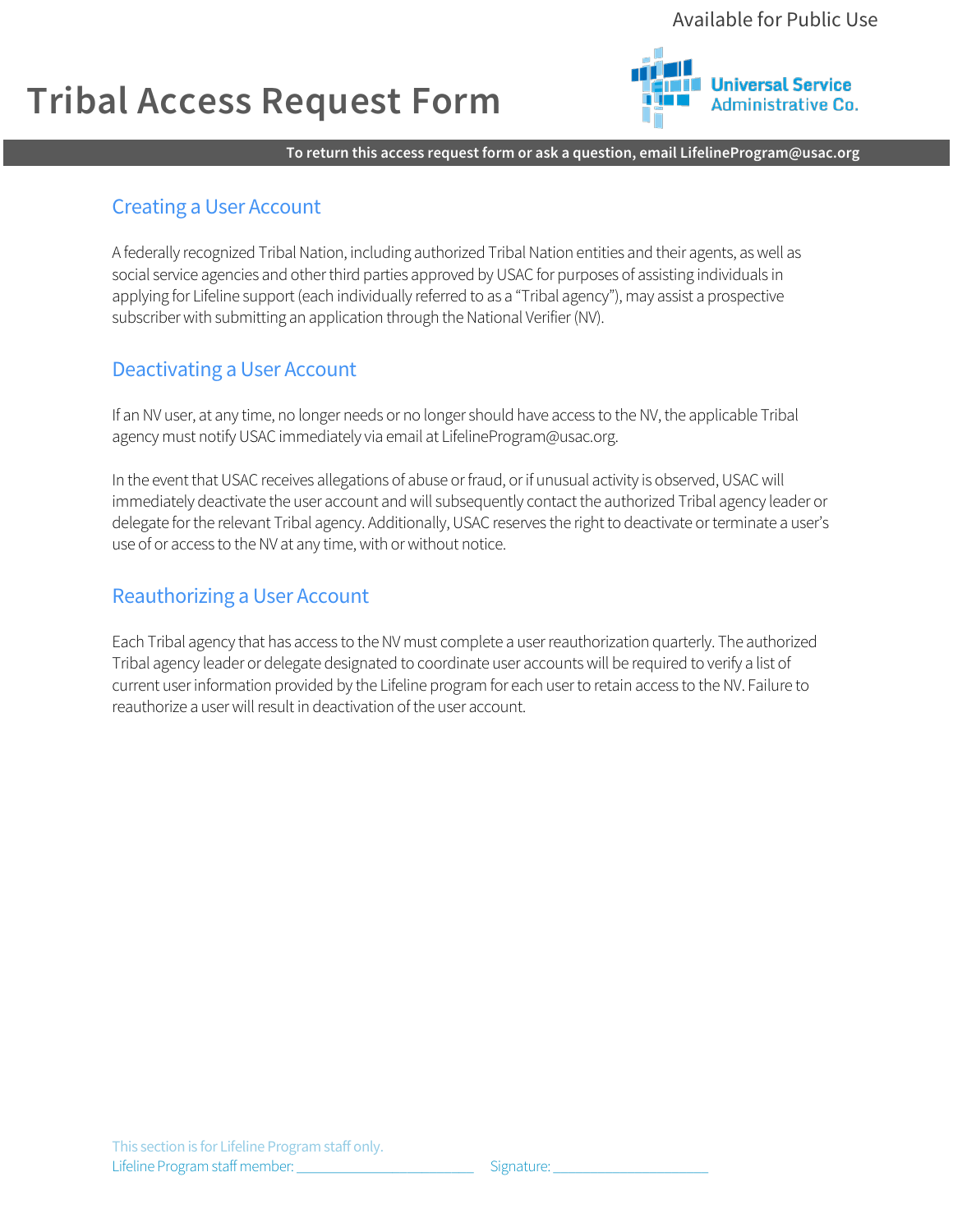## **Tribal Access Request Form**



**To return this access request form or ask a question, email LifelineProgram@usac.org**

## Creating a New User Account

Complete page two (2) of this Tribal Access Request Form to set up a user account for the NV. The authorized Tribal agency leader is required to sign off on all new user accounts. A Tribal Access Request Form must be completed for each user, and each user must be assigned a Tribal-NV account type.

A Tribal agency is limited to no more than seven (7) Tribal-NV user accounts.

• Tribal-NV will allow the user to submit applications for individual consumers in the NV.

Once a user account is created, the user will receive a temporary password via email. Upon logging into theNV the first time, the user must accept the NV Terms and Conditions. Tribal-NV users must register for a representative ID using the Representative Accountability Database (RAD). An authorized Tribal agency leader must only authorize users who are able to bind the Tribal agency to the NV Terms and Conditions and RAD Terms and Conditions for Tribal-NV user accounts, located a[t https://www.usac.org/lifeline/national-lifeline](https://www.usac.org/lifeline/national-lifeline-accountability-database-nlad/how-to-use-nlad/account-types/)[accountability-database-nlad/how-to-use-nlad/account-types/.](https://www.usac.org/lifeline/national-lifeline-accountability-database-nlad/how-to-use-nlad/account-types/) 

A user must (1) be at least 18 years old, (2) access and use the NV within the United States, including its various states and territories, (3) read and accept the NV Terms and Conditions on behalf of the user and the Tribal agency on whose behalf the user is accepting the NV Terms and Conditions, (4) agree to use the NV only for the purposes of their job and as limited by the NV Terms and Conditions, and (5) destroy any data obtained through the NV when it is no longer needed.

#### Tribal Agency User

| Tribal Agency Name: |                                                                            |        |        |           |
|---------------------|----------------------------------------------------------------------------|--------|--------|-----------|
| User Name:          |                                                                            | Title: |        |           |
| Street Address:     |                                                                            |        |        |           |
|                     | City:                                                                      |        | State: | Zip Code: |
| Phone Number:       |                                                                            | Email: |        |           |
| User Type:          | $\Box$ Tribal - NV                                                         |        |        |           |
|                     | I have read this Tribal Access Request Form and understand my obligations. |        |        |           |
| User Signature:     |                                                                            | Date:  |        |           |
|                     |                                                                            |        |        |           |

Authorized Tribal Agency Leader

| Leader Name:           |                                                                            | Title: |        |           |
|------------------------|----------------------------------------------------------------------------|--------|--------|-----------|
| <b>Street Address:</b> |                                                                            |        |        |           |
|                        | City:                                                                      |        | State: | Zip Code: |
| Phone Number:          |                                                                            | Email: |        |           |
|                        | I have read this Tribal Access Request Form and understand my obligations. |        |        |           |
| Leader Signature:      |                                                                            | Date:  |        |           |